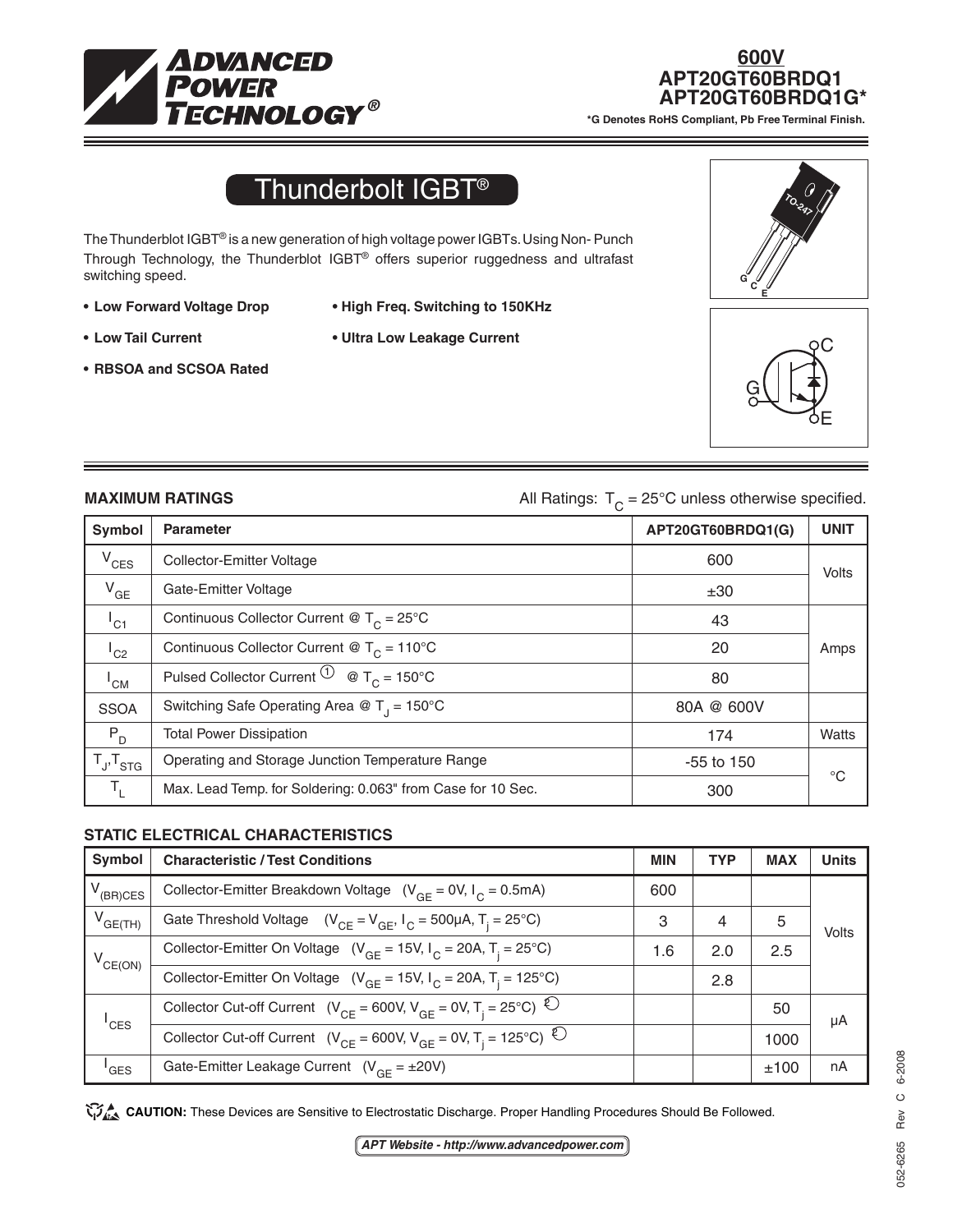#### **DYNAMIC CHARACTERISTICS**

### **APT20GT60BRDQ1(G)**

| <b>Symbol</b>                         | <b>Characteristic</b>                         | <b>Test Conditions</b>                                                                              | <b>MIN</b> | <b>TYP</b>     | <b>MAX</b> | <b>UNIT</b> |
|---------------------------------------|-----------------------------------------------|-----------------------------------------------------------------------------------------------------|------------|----------------|------------|-------------|
| $\overline{C}_{\rm ies}$              | Input Capacitance                             | Capacitance                                                                                         |            | 1100           |            |             |
| $\overline{C}_{\text{oes}}$           | <b>Output Capacitance</b>                     | $V_{GE} = 0V$ , $V_{CE} = 25V$                                                                      |            | 107            |            | pF          |
| $\overline{C}_{\underline{res}}$      | Reverse Transfer Capacitance                  | $f = 1$ MHz                                                                                         |            | 63             |            |             |
| $\mathrm{V}_{\underline{\text{GEP}}}$ | Gate-to-Emitter Plateau Voltage               | Gate Charge                                                                                         |            | 7.5            |            | $\vee$      |
| $\mathsf{Q}_{\mathsf{g}}$             | Total Gate Charge 3                           | $V_{GF}$ = 15V                                                                                      |            | 100            |            |             |
| $\bar{Q}_{\underline{ge}}$            | Gate-Emitter Charge                           | $V_{CF}$ = 300V                                                                                     |            | $\overline{7}$ |            | nC          |
| $\mathsf{Q}_\mathsf{gc}$              | Gate-Collector ("Miller") Charge              | $I_C = 20A$                                                                                         |            | 43             |            |             |
| <b>SSOA</b>                           | Switching Safe Operating Area                 | $T_1 = 150^{\circ}$ C, R <sub>G</sub> = 5Ω, V <sub>GE</sub> =<br>15V, L = $100\mu H, V_{CE} = 600V$ | 80         |                |            | A           |
| $t_{d(on)}$                           | Turn-on Delay Time                            | Inductive Switching (25°C)                                                                          |            | 8              |            |             |
| $t_{r}$                               | <b>Current Rise Time</b>                      | $V_{CC}$ = 400V                                                                                     |            | 9              |            | ns          |
| $t_{d(off)}$                          | Turn-off Delay Time                           | $V_{GF} = 15V$                                                                                      |            | 80             |            |             |
| $t_{f}$                               | <b>Current Fall Time</b>                      | $I_{C} = 20A$                                                                                       |            | 39             |            |             |
| $E_{\underline{on1}}$                 | Turn-on Switching Energy 4                    | $R_G = 5\Omega$                                                                                     |            | 215            |            |             |
| $E_{on2}$                             | Turn-on Switching Energy (Diode) <sup>5</sup> | $T_{1} = +25^{\circ}C$                                                                              |            | 210            |            | μJ          |
| $E_{\underline{\text{off}}}$          | Turn-off Switching Energy <sup>6</sup>        |                                                                                                     |            | 245            |            |             |
| $t_{d(0n)}$                           | Turn-on Delay Time                            | Inductive Switching (125°C)                                                                         |            | 8              |            |             |
| $t_{r}$                               | <b>Current Rise Time</b>                      | $V_{CC}$ = 400V                                                                                     |            | 9              |            | ns          |
| $t_{d(off)}$                          | Turn-off Delay Time                           | $V_{GE}$ = 15V                                                                                      |            | 100            |            |             |
| $t_f$                                 | <b>Current Fall Time</b>                      | $I_C = 20A$                                                                                         |            | 60             |            |             |
| $E_{\underline{on1}}$                 | Turn-on Switching Energy 4                    | $R_G = 5\Omega$                                                                                     |            | 215            |            |             |
| $E_{on2}$                             | Turn-on Switching Energy (Diode) <sup>5</sup> | $T_{1} = +125^{\circ}C$                                                                             |            | 375            |            | μJ          |
| $\mathsf{E}_{\mathsf{off}}$           | Turn-off Switching Energy <sup>6</sup>        |                                                                                                     |            | 395            |            |             |

### **THERMAL AND MECHANICAL CHARACTERISTICS**

| <b>Symbol</b>                   | <b>Characteristic</b>    | <b>MIN</b> | <b>TYP</b> | <b>MAX</b>         | UNIT               |
|---------------------------------|--------------------------|------------|------------|--------------------|--------------------|
| $\mathsf{R}_{\Theta \text{JC}}$ | Junction to Case (IGBT)  |            |            | 72<br>. <i>.</i> . | $\rm ^{\circ}$ C/W |
| $R_{\theta$ JC                  | Junction to Case (DIODE) |            |            | l.35               |                    |
| $W_{+}$                         | Package Weight           |            | 5.9        |                    | gm                 |

- 1 Repetitive Rating: Pulse width limited by maximum junction temperature.
- 2 For Combi devices, I<sub>ces</sub> includes both IGBT and FRED leakages
- 3 See MIL-STD-750 Method 3471.
- $4.4$  E<sub>on1</sub> is the clam ped inductive turn-on-energy of the IGBT only, without the effect of a commutating diode reverse recovery current adding to the IGBT turn-on loss. (See Figure 24.)
- $5 E_{\text{on}}$  is the clamped inductive turn-on energy that includes a commutating diode reverse recovery current in the IGBT turn-on switching loss. (See Figures 21, 22.)
- $6 E_{\text{off}}$  is the clamped inductive turn-off energy measured in accordance with JEDEC standard JESD24-1. (See Figures 21, 23.)

**APT Reserves the right to change, without notice, the specifications and information contained herein.**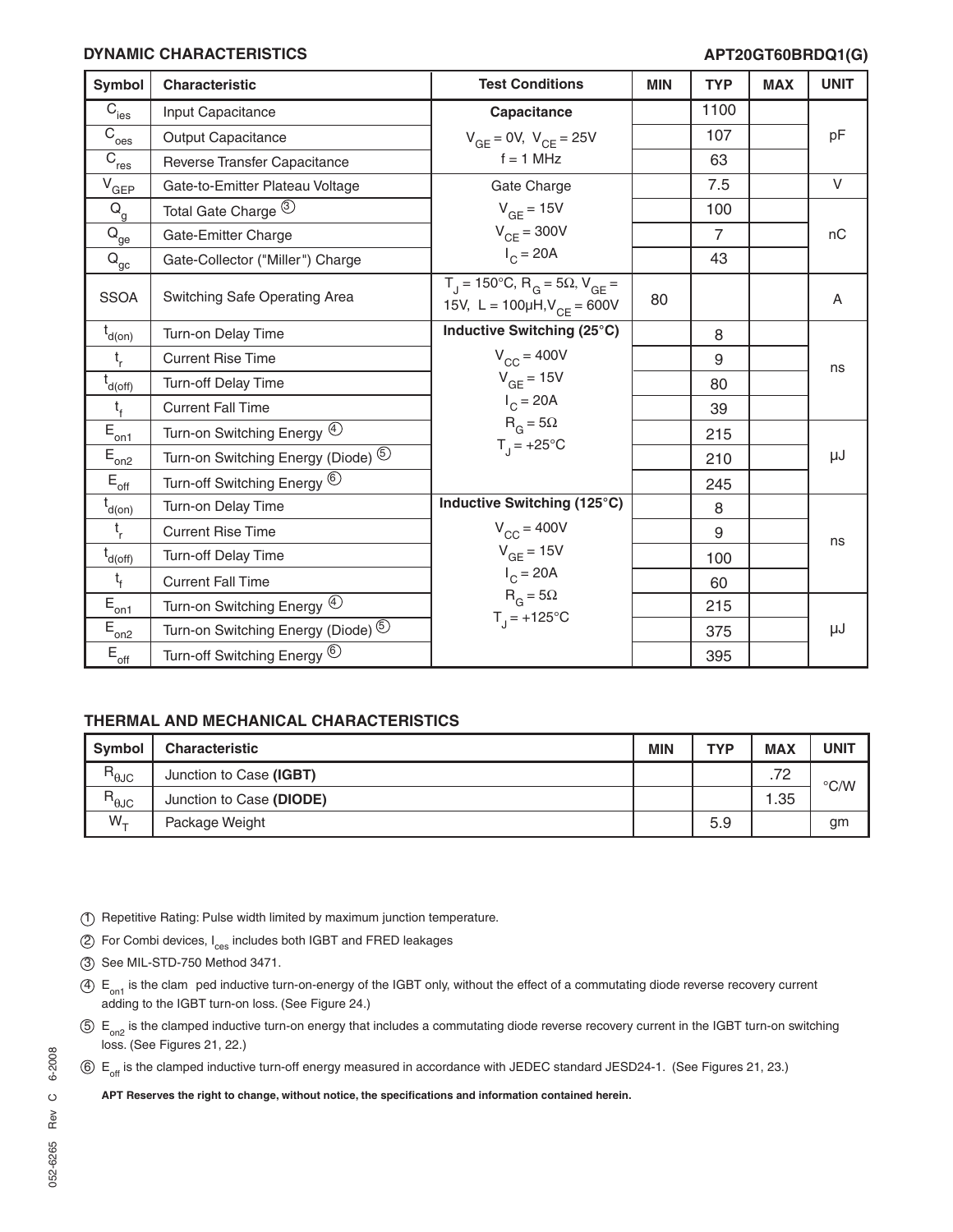



## 6-2008 052-6265 Rev C 6-2008  $\circ$ Rev 052-6265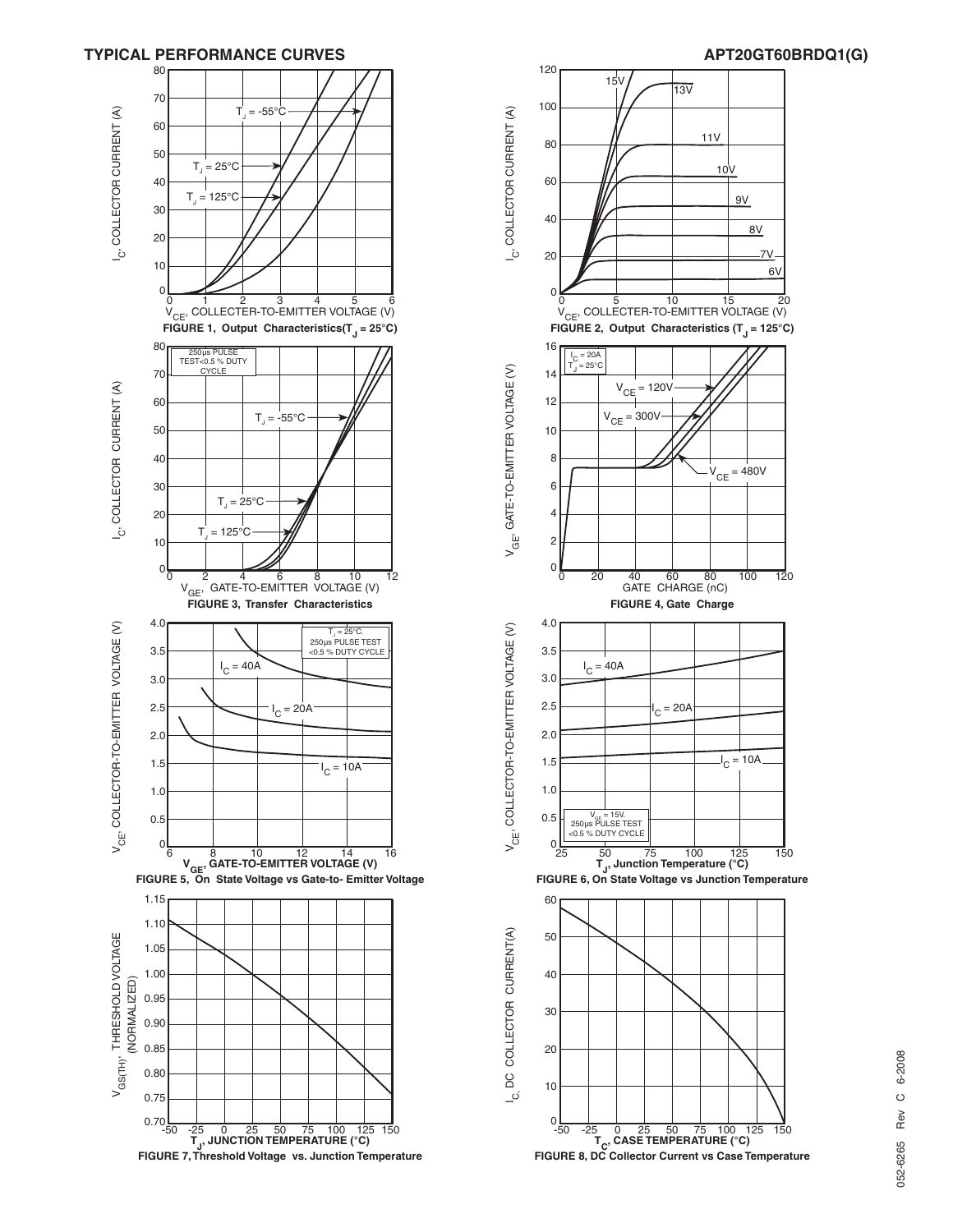







**FIGURE 16, Switching Energy Losses vs Junction Temperature**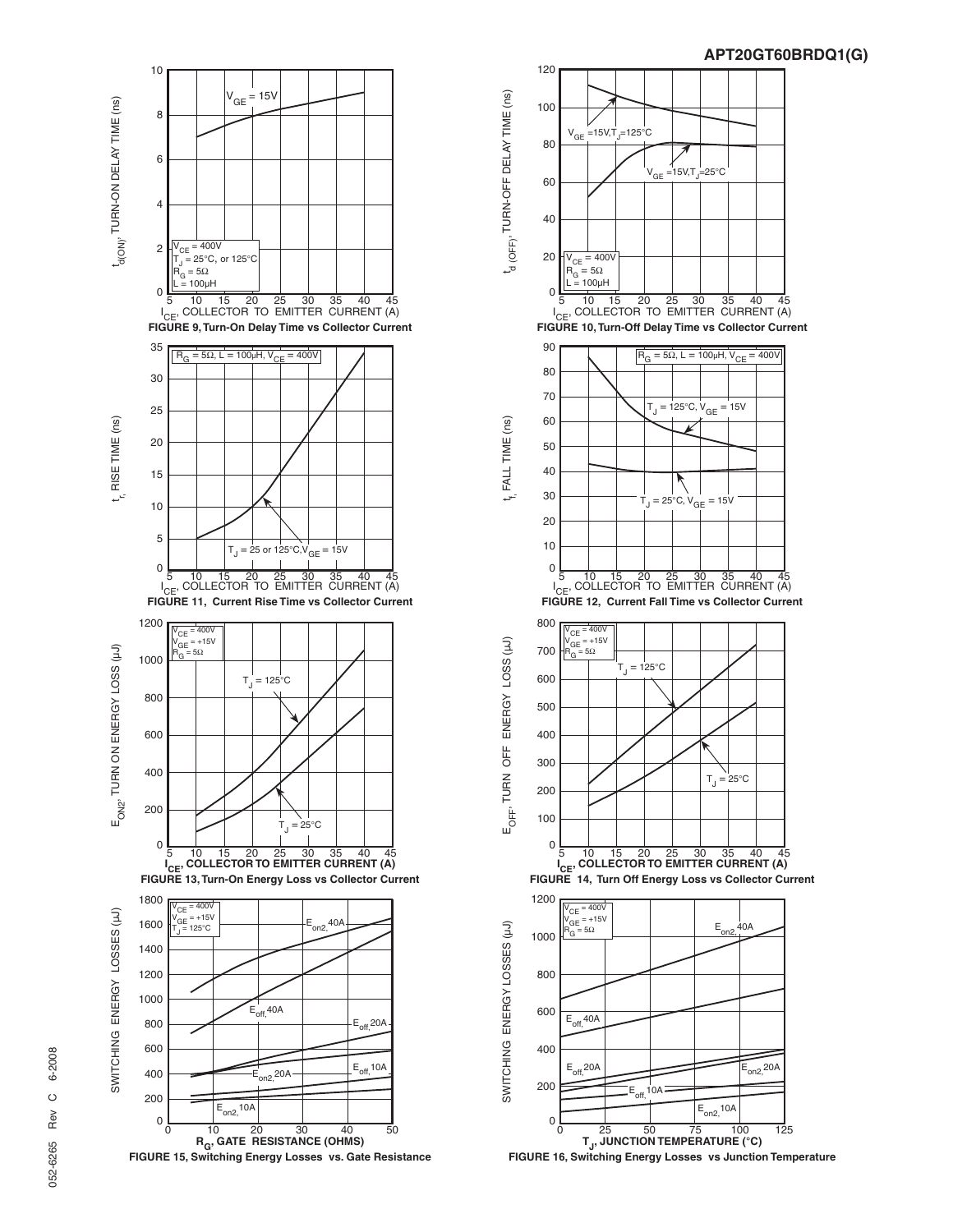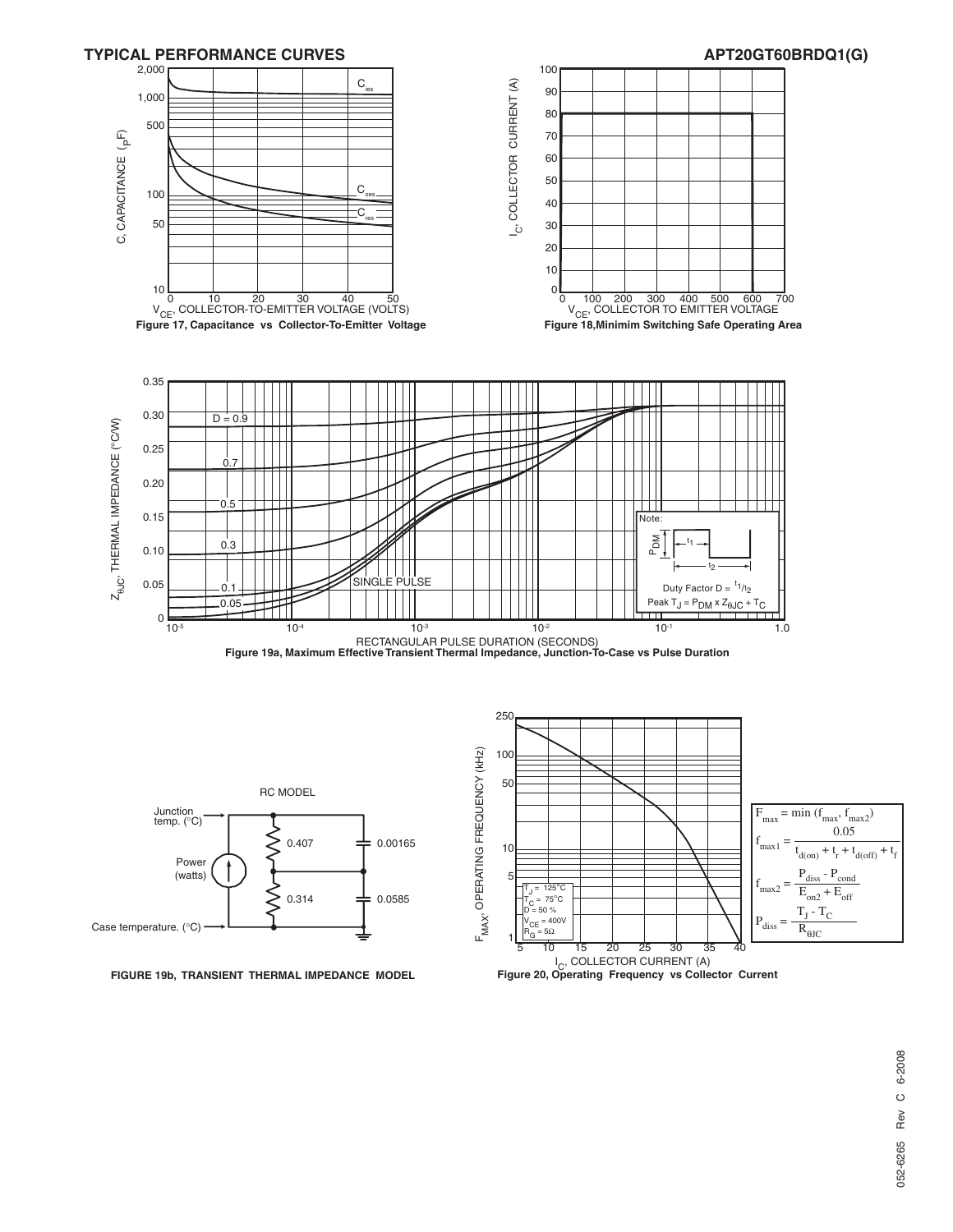

**Figure 21, Inductive Switching Test Circuit**



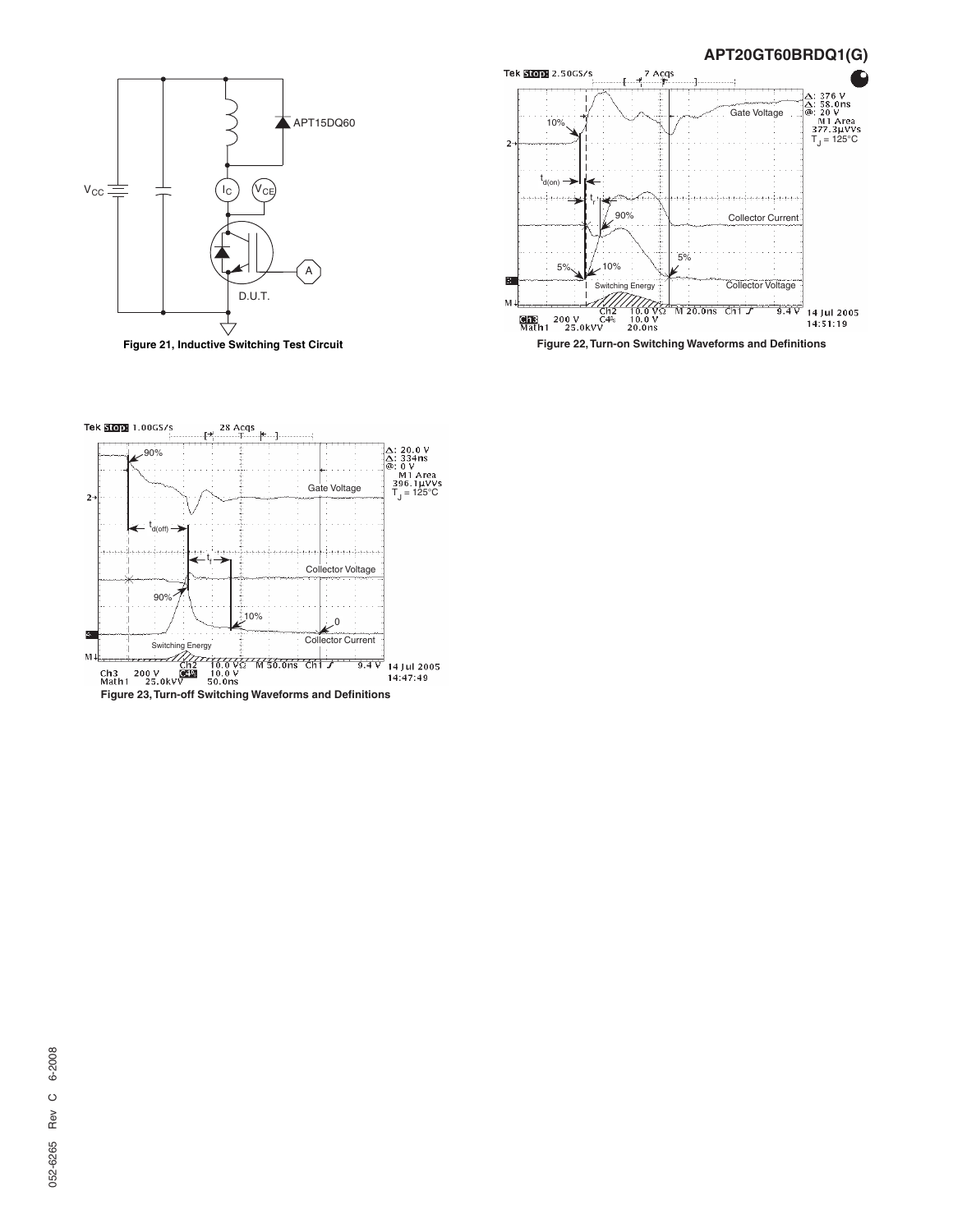## **ULTRAFAST SOFT RECOVERY ANTI-PARALLEL DIODE**

| <b>MAXIMUM RATINGS</b> |  |  |  |
|------------------------|--|--|--|
|------------------------|--|--|--|

All Ratings:  $T_C = 25^{\circ}$ C unless otherwise specified.

| Symbol  | <b>Characteristic / Test Conditions</b>                                   | APT20GT60BRDQ1(G) | <b>UNIT</b> |
|---------|---------------------------------------------------------------------------|-------------------|-------------|
| F(AV)   | Maximum Average Forward Current $(T_c = 129^{\circ}C,$ Duty Cycle = 0.5)  | 15                |             |
| 'F(RMS) | RMS Forward Current (Square wave, 50% duty)                               | 30                | Amps        |
| 'FSM    | Non-Repetitive Forward Surge Current $(T_1 = 45^{\circ}C, 8.3 \text{ms})$ | 110               |             |

#### **STATIC ELECTRICAL CHARACTERISTICS**

| <b>Symbol</b> | <b>Characteristic / Test Conditions</b> |                                      | <b>MIN</b> | <b>TYP</b> | <b>MAX</b> | <b>UNIT</b> |
|---------------|-----------------------------------------|--------------------------------------|------------|------------|------------|-------------|
| $V_{E}$       | <b>Forward Voltage</b>                  | $I = 20A$                            |            | 2.18       |            |             |
|               |                                         | $I = 40A$                            |            | 2.76       |            | Volts       |
|               |                                         | $I_c = 20A$ , T <sub>1</sub> = 125°C |            | l.75       |            |             |

#### **DYNAMIC CHARACTERISTICS**

| Symbol           | <b>Characteristic</b>                                                                          | <b>Test Conditions</b>                                                               | <b>MIN</b> | <b>TYP</b> | <b>MAX</b> | <b>UNIT</b> |
|------------------|------------------------------------------------------------------------------------------------|--------------------------------------------------------------------------------------|------------|------------|------------|-------------|
| $t_{rr}$         | Reverse Recovery Time $I_F = 1A$ , $di_F/dt = -100A/\mu s$ , $V_B = 30V$ , $T_A = 25^{\circ}C$ |                                                                                      |            | 15         |            |             |
| $t_{rr}$         | Reverse Recovery Time                                                                          |                                                                                      |            | 19         |            | ns          |
| $Q_{rr}$         | Reverse Recovery Charge                                                                        | $I_F = 15A$ , di <sub>F</sub> /dt = -200A/µs<br>$V_B = 400V$ , $T_C = 25^{\circ}C$   |            | 21         |            | nC          |
| <sup>'</sup> RRM | Maximum Reverse Recovery Current                                                               |                                                                                      |            | 2          |            | Amps        |
| $t_{rr}$         | Reverse Recovery Time                                                                          | $I_F = 15A$ , di <sub>F</sub> /dt = -200A/µs<br>$V_B = 400V$ , $T_C = 125^{\circ}C$  |            | 105        |            | ns          |
| $Q_{rr}$         | Reverse Recovery Charge                                                                        |                                                                                      |            | 250        |            | nC          |
| <sup>'</sup> RRM | Maximum Reverse Recovery Current                                                               |                                                                                      |            | 5          |            | Amps        |
| $t_{rr}$         | Reverse Recovery Time                                                                          | $I_F = 15A$ , di <sub>F</sub> /dt = -1000A/µs<br>$V_B = 400V$ , $T_C = 125^{\circ}C$ |            | 55         |            | ns          |
| $Q_{rr}$         | Reverse Recovery Charge                                                                        |                                                                                      |            | 420        |            | nC          |
| 'RRM             | Maximum Reverse Recovery Current                                                               |                                                                                      |            | 15         |            | Amps        |



RC MODEL

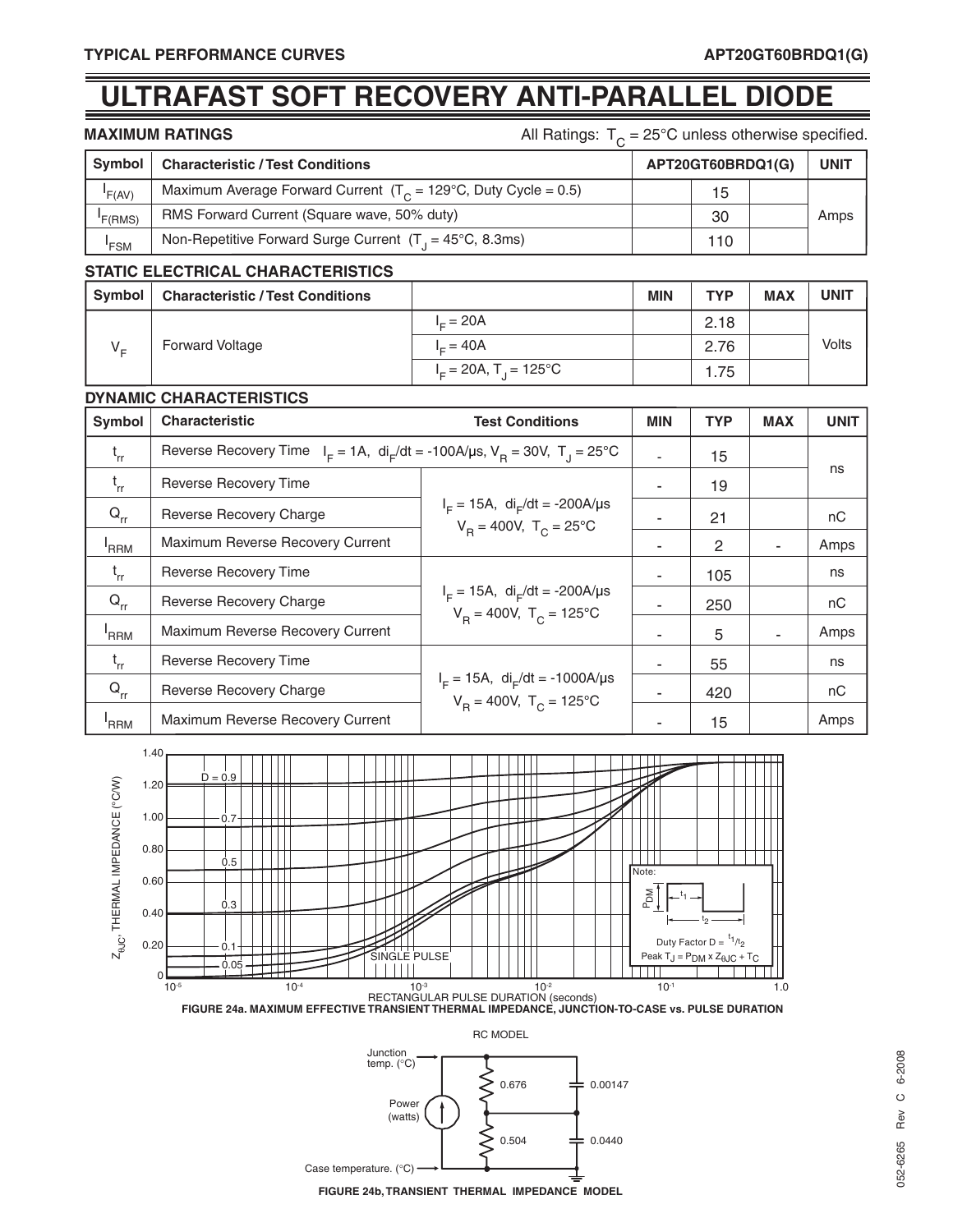



6-2008 052-6265 Rev C 6-2008  $\circ$ Rev 052-6265